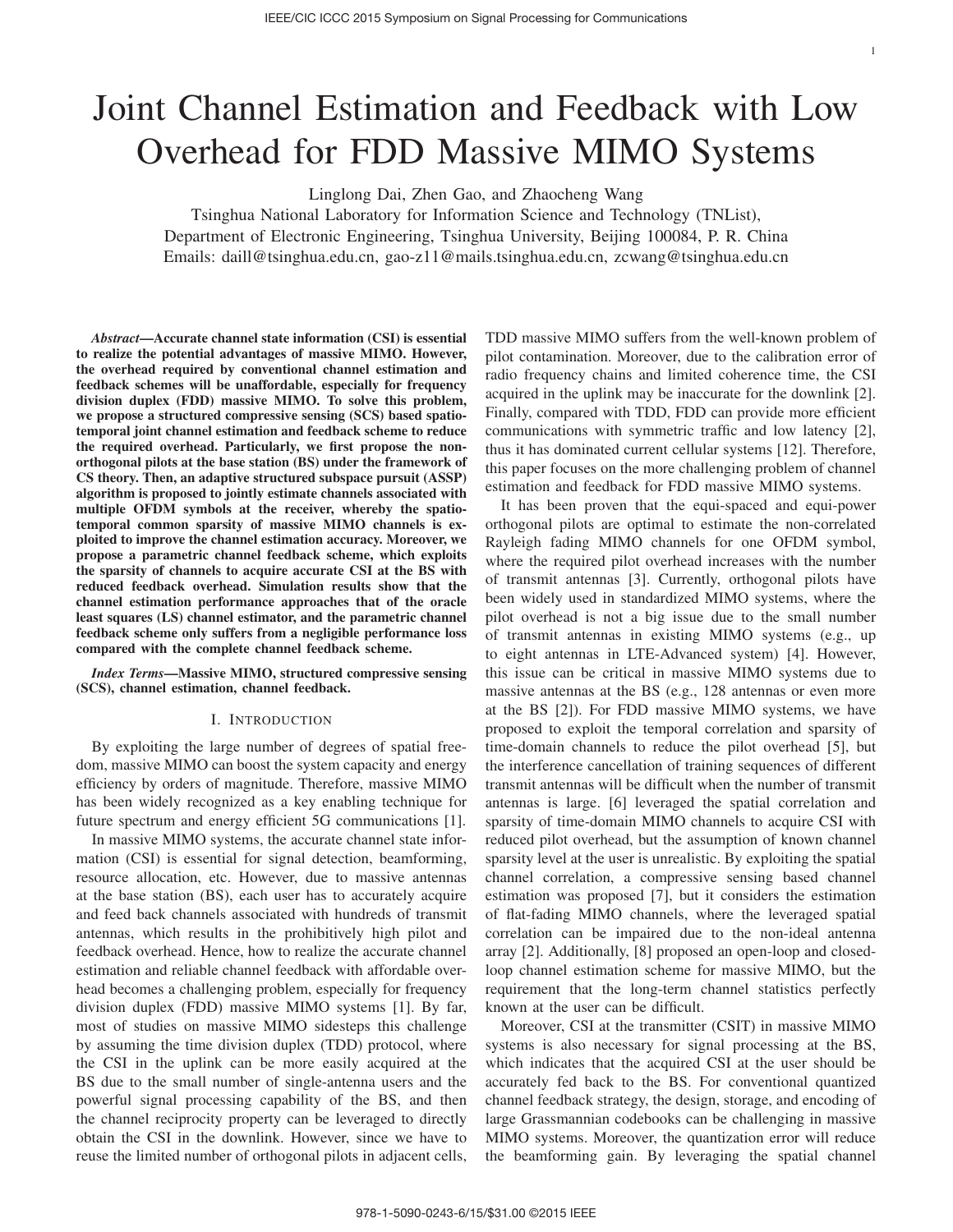correlation, the analog channel feedback schemes have been proposed to reduce the required feedback overhead, where the high-dimensional CSI is first compressed at the user, and then reconstructed at the BS from the feedback signal [9]–[11]. However, these schemes usually assume the perfect CSI at the user, which is not realistic.

In this paper, by exploiting the spatio-temporal common sparsity of time-domain MIMO channels, we propose a structured compressive sensing (SCS) based spatio-temporal joint channel estimation and feedback scheme with low overhead for FDD massive MIMO systems. Specifically, at the BS, we first propose a non-orthogonal pilot scheme under the framework of compressive sensing (CS) theory, which is essentially different from the widely used orthogonal pilots under the framework of classical Nyquist sampling theorem. Compared with conventional orthogonal pilots, the proposed non-orthogonal pilot scheme can substantially reduce the required pilot overhead for channel estimation. At the user side, we propose an adaptive structured subspace pursuit (ASSP) algorithm for channel estimation, whereby the spatiotemporal common sparsity of time-domain MIMO channels is leveraged to improve the channel estimation performance from the limited number of pilots. Moreover, to reduce the feedback overhead for CSIT, we propose a parametric channel feedback scheme, which can achieve accurate CSIT by only feeding back the small number of dominated channel parameters to the BS. Finally, simulation results verify that the proposed scheme outperforms its conventional counterparts with reduced overhead, where the performance of the SCS based channel estimation scheme approaches that of the oracle least squares (LS) channel estimator, and the parametric channel feedback scheme only suffers from a negligible performance loss compared with the complete channel feedback scheme.

*Notation:* Boldface lower and upper-case symbols represent column vectors and matrices, respectively. The operator  $\circ$ represents the Hadamard product,  $|\cdot|$  denotes the integer floor operator, and diag $\{x\}$  is a diagonal matrix with elements of the vector **x** on its diagonal. The matrix inversion, transpose, and Hermitian transpose operations are denoted by  $(·)^{-1}$ ,  $(·)^{\mathrm{T}}$ , and  $(\cdot)^H$ , respectively.  $(\cdot)^{\dagger}$  denotes the Moore-Penrose matrix inversion,  $|\cdot|_c$  denotes the cardinality of a set. The  $l_2$ -norm operation and Frobenius-norm operation are given by  $\|\cdot\|_2$ and  $\|\cdot\|_F$ , respectively. Finally,  $\Phi^{(l)}$  denotes the *l*th column vector of the matrix **Φ**.

## II. SPATIO-TEMPORAL COMMON SPARSITY OF TIME-DOMAIN MIMO CHANNELS

Extensive experimental studies have shown that wireless broadband channels appear the *sparsity* in the time domain [5]. This is caused by the fact that the number of multipaths that dominate the majority of channel energy is small due to the limited number of significant scatterers in the wireless signal propagation environments, while the channel delay spread can be large due to the significant difference between the time of arrival (ToA) of the earliest multipath and the ToA of the latest multipath [5]. Specifically, in the downlink, the time-domain channel impulse response (CIR) between the *m*th BS transmit antenna and one user can be expressed as

$$
\mathbf{h}_{m,r} = [h_{m,r}[1], h_{m,r}[2], \cdots, h_{m,r}[L]]^{T}, 1 \leq m \leq M, (1)
$$

where  $r$  is the index of the OFDM symbol in the time domain, *L* is the maximum channel delay spread,  $D_{m,r}$  =  $\supp{\{\mathbf{h}_{m,r}\}} = \{l : |h_{m,r}[l]| > p_{\text{th}}, 1 \leq l \leq L\}$  is the support set of  $\mathbf{h}_{m,r}$ ,  $p_{\text{th}}$  is the noise floor according to [5], and M is the number of antennas at the BS. The sparsity level of wireless channels is denoted as  $P_{m,r} = |D_{m,r}|_c$ , and we have  $P_{m,r} \ll I_c$  due to the sparse nature of time-domain have  $P_{m,r} \ll L$  due to the sparse nature of time-domain channels [5].

Moreover, there are measurements showing that CIRs between different transmit antennas and one user appear very similar path delays [2], [14]. The reason is that, in typical massive MIMO geometry, the scale of the compact antenna array at the BS is relatively small compared with the long signal transmission distance, and channels associated with different transmit-receive antenna pairs share the common scatterers. Therefore, CIRs of different transmit-receive antenna pairs share a common sparse pattern [2], [6], [14], i.e.,

$$
D_{1,r} = D_{2,r} = \dots = D_{M,r}.
$$
 (2)

For example, we consider the LTE-Advanced system working at a carrier frequency of  $f_c = 2$  GHz with a signal bandwidth of  $f_s = 10$  MHz, and the uniform linear array (ULA) with the antenna spacing of half-wavelength. For two transmit antennas with the distance of 8 half-wavelengths, their maximum difference of path delays from the common scatterer is  $\frac{fs}{2fc} \times 8 = 0.002 \mu s$ , which is negligible compared with the system sample period  $T = 1/f = 0.1 \mu s$ system sample period  $T_s = 1/f_s = 0.1 \mu s$ .

Finally, practical wireless channels also appear the temporal correlation even in fast time-varying scenarios [5]. It has been demonstrated that the path delays usually vary much slower than the path gains [5]. This is due to the fact that the coherence time of path gains over time-varying channels is inversely proportional to the system carrier frequency, while the duration for path delay variation is inversely proportional to the system bandwidth [5]. For example, in the LTE-Advanced system with  $f_c = 2 \text{ GHz and } f_s = 10 \text{ MHz}$ , the path delays vary at a rate that is about several hundred times slower than that of the path gains [5]. That is to say, during the coherence time of path delays, CIRs associated with *R* successive OFDM symbols have the common sparsity due to the almost unchanged path delays, i.e.,

$$
D_{m,r} = D_{m,r+1} = \dots = D_{m,r+R-1}, 1 \le m \le M. \tag{3}
$$

The spatial and temporal channel correlations shown in (2) and (3) are jointly referred to as the *spatio-temporal common sparsity* of time-domain MIMO channels. This channel property is usually not considered in existing channel estimation and feedback schemes. In this paper, we will exploit this channel property to overcome the challenging problem of channel estimation and feedback for FDD massive MIMO.

## III. PROPOSED SCS BASED SPATIO-TEMPORAL JOINT CHANNEL ESTIMATION AND FEEDBACK SCHEME

In this section, the SCS based spatio-temporal joint channel estimation and feedback scheme is proposed for FDD massive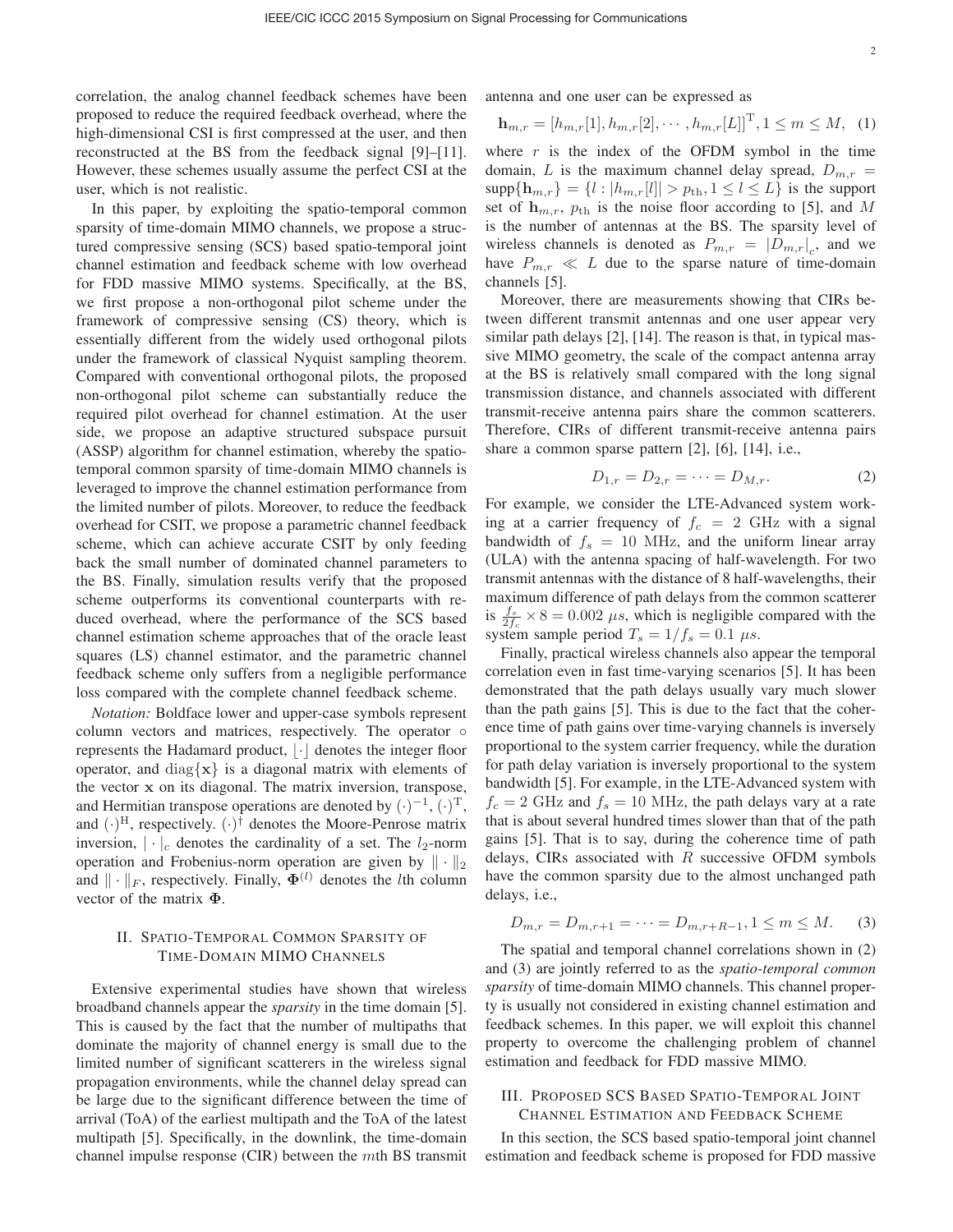MIMO. First, we propose the non-orthogonal pilot scheme at the BS to reduce the pilot overhead. Moreover, we propose the ASSP algorithm at the user for reliable channel estimation. Finally, we propose a low-overhead parametric channel feedback scheme to achieve the accurate CSIT.

#### *A. Non-Orthogonal Pilot Scheme at the BS*

The design of conventional orthogonal pilots is based on the framework of classical Nyquist sampling theorem, and this design has been widely used in standardized MIMO systems. For orthogonal pilots, pilots associated with different transmit antennas occupy the different subcarriers. For massive MIMO systems with hundreds of transmit antennas, such orthogonal pilots will suffer from the prohibitively high pilot overhead. In contrast, the design of the proposed non-orthogonal pilot scheme is based on CS theory, and it allows pilots of different transmit antennas to occupy the completely same subcarriers. By leveraging the sparse nature of channels, the pilots used for channel estimation can be reduced substantially. Particularly, we denote the index set of subcarriers allocated to pilots as *ξ*, which is uniquely selected from the set of {1*,* 2*,* ··· *, N*} and identical for all transmit antennas. Here  $N_p = |\xi|_c$  is the number of pilot subcarriers in one OEDM symbol, and N is number of pilot subcarriers in one OFDM symbol, and *N* is the size of the OFDM symbol. Moreover, we denote the pilot sequence of the *m*th transmit antenna as  $\mathbf{p}_m \in \mathbb{C}^{N_p \times 1}$ . In this paper, we propose that  $\xi$  is equi-spaced and elements of  ${\{\mathbf p_m\}}_{m=1}^M$  are constant module with the phases following the mutually independent uniform distribution  $\mathcal{U}[0, 2\pi)$ mutually independent uniform distribution  $\mathcal{U}[0, 2\pi)$ .

#### *B. SCS Based Channel Estimation at the User*

At the user, after the removal of the guard interval and discrete Fourier transformation (DFT), the received pilot sequence  $y_r \in \mathbb{C}^{N_p \times 1}$  of the *r*th OFDM symbol can be expressed as

$$
\mathbf{y}_r = \sum_{m=1}^M \text{diag}\{\mathbf{p}_m\} \mathbf{F}|_{\xi} \begin{bmatrix} \mathbf{h}_{m,r} \\ \mathbf{0}_{(N-L)\times 1} \\ \end{bmatrix} + \mathbf{w}_r
$$
  
= 
$$
\sum_{m=1}^M \mathbf{P}_m \mathbf{F}_L|_{\xi} \mathbf{h}_{m,r} + \mathbf{w}_r = \sum_{m=1}^M \boldsymbol{\Phi}_m \mathbf{h}_{m,r} + \mathbf{w}_r,
$$
 (4)

where  $\mathbf{P}_m = \text{diag}\{\mathbf{p}_m\}$ ,  $\mathbf{F} \in \mathbb{C}^{N \times N}$  is a DFT matrix,  $\mathbf{F}_L \in \mathbb{C}^{N \times L}$  is a partial DET matrix consisted of the first L columnary  $\mathbb{C}^{N \times L}$  is a partial DFT matrix consisted of the first *L* columns of **F**,  $\mathbf{F}_L|_{\xi} \in \mathbb{C}^{N_p \times L}$  denotes the sub-matrix by selecting the rows of **F**<sub>-</sub> according to  $\xi$ ,  $\mathbf{w}_L \in \mathbb{C}^{N_p \times 1}$  is the additive white rows of  $\mathbf{F}_L^{\gamma}$  according to  $\xi, \mathbf{w}_r \in \mathbb{C}^{N_p \times 1}$  is the additive white Gaussian noise (AWGN) vector in the *r*th OFDM symbol, and  $\Phi_m = \mathbf{P}_m \mathbf{F}_L|_{\xi}$ . Moreover, (4) can be rewritten in a more compact form as compact form as

$$
\mathbf{y}_r = \mathbf{\Phi} \tilde{\mathbf{h}}_r + \mathbf{w}_r, \tag{5}
$$

where  $\mathbf{\Phi} = [\mathbf{\Phi}_1, \mathbf{\Phi}_2, \cdots, \mathbf{\Phi}_M] \in \mathbb{C}^{N_p \times ML}$ , and  $\mathbf{\tilde{h}}_r = [\mathbf{h}_{1,r}^{\mathrm{T}}, \mathbf{h}_{2,r}^{\mathrm{T}}, \cdots, \mathbf{h}_{M,r}^{\mathrm{T}}]^{\mathrm{T}} \in \mathbb{C}^{ML \times 1}$  is an aggregate CIR vector.<br>For massive MIMO systems, we usually have  $N \ll ML$ 

For massive MIMO systems, we usually have  $N_p \ll ML$ due to the large number of transmit antennas *M* and the limited number of pilots  $N_p$ . This indicates that we cannot reliably estimate  $h_r$  from  $y_r$  using conventional channel estimation schemes, since (5) is an under-determined system. However, the observation that  $\mathbf{h}_r$  is a sparse signal due to the sparsity of  $\{h_{m,r}\}_{m=1}^M$  inspires us to estimate the sparse signal  $\tilde{h}_r$ <br>of high dimension from the received pilot sequence x, of of high dimension from the received pilot sequence  $y_r$  of low dimension under the framework of CS theory [15]. Moreover, the inherent spatial common sparsity of wireless MIMO channels can be also exploited for performance enhancement. Specifically, we rearrange the aggregate CIR vector  $\mathbf{h}_r$  to obtain the equivalent CIR vector  $\mathbf{d}_r$  as

$$
\tilde{\mathbf{d}}_r = [\mathbf{d}_{1,r}^{\mathrm{T}}, \mathbf{d}_{2,r}^{\mathrm{T}}, \cdots, \mathbf{d}_{L,r}^{\mathrm{T}}]^{\mathrm{T}} \in \mathbb{C}^{ML \times 1},\tag{6}
$$

where  $\mathbf{d}_{l,r} = [h_{1,r}[l], h_{2,r}[l], \cdots, h_{M,r}[l]]$  for  $1 \leq l \leq L$ .<br>Similarly  $\mathbf{\Phi}$  can be rearranged as  $\mathbf{\Psi}$  i.e. Similarly, **Φ** can be rearranged as **Ψ**, i.e.,

$$
\mathbf{\Psi} = [\mathbf{\Psi}_1, \mathbf{\Psi}_2, \cdots, \mathbf{\Psi}_L] \in \mathbb{C}^{N_p \times ML},\tag{7}
$$

where  $\Psi_l = \left[\Phi_1^{(l)}, \Phi_2^{(l)}, \cdots, \Phi_M^{(l)}\right] = [\psi_{1,l}, \psi_{2,l}, \cdots, \psi_{M,l}] \in$  $\mathbb{C}^{N_p \times M}$ . In this way, (5) can be reformulated as

$$
\mathbf{y}_r = \mathbf{\Psi} \tilde{\mathbf{d}}_r + \mathbf{w}_r. \tag{8}
$$

From (8), it can be observed that due to the spatial common sparsity of wireless MIMO channels, the equivalent CIR vector  $\tilde{d}_r$  appears the structured sparsity [15].

Furthermore, the temporal correlation of wireless channels indicates that such spatial common sparsity in MIMO systems remains virtually unchanged over *R* successive OFDM symbols, where *R* is determined by the coherence time of the path delays [5]. Hence, wireless MIMO channels appear the spatio-temporal common sparsity during *R* successive OFDM symbols. Considering (8) during *R* adjacent OFDM symbols with the same pilot pattern, we have

$$
Y = \Psi D + W, \tag{9}
$$

where  $\mathbf{Y} = [\mathbf{y}_r, \mathbf{y}_{r+1}, \cdots, \mathbf{y}_{r+R-1}] \in \mathbb{C}^{N_p \times R}$  is the measurement matrix,  $\mathbf{D} = \begin{bmatrix} \mathbf{\tilde{d}}_r, \mathbf{\tilde{d}}_{r+1}, \cdots, \mathbf{\tilde{d}}_{r+R-1} \end{bmatrix}$ ∈  $\mathbb{C}^{ML\times R}$  is the equivalent CIR matrix, and **W**  $[\mathbf{w}_r, \mathbf{w}_{r+1}, \cdots, \mathbf{w}_{r+R-1}] \in \mathbb{C}^{N_p \times R}$  is the AWGN matrix. It should be pointed out that **D** can be expressed as

$$
\mathbf{D} = [\mathbf{D}_1^{\mathrm{T}}, \mathbf{D}_2^{\mathrm{T}}, \cdots, \mathbf{D}_L^{\mathrm{T}}]^{\mathrm{T}}, \tag{10}
$$

where  $D_l$  for  $1 \leq l \leq L$  has the size of  $M \times R$ , and the *mth* row and *r*th column element of  $D_l$  is the channel gain of the *l*th path delay associated with the *m*th transmit antenna in the *r*th OFDM symbol.

It is clear that the equivalent CIR matrix **D** in (10) appears the structured sparsity due to the spatio-temporal common sparsity of wireless MIMO channels, and this intrinsic sparsity in **D** can be exploited for better estimation performance. In this way, we can jointly estimate channels associated with *M* transmit antennas in *R* OFDM symbols by jointly processing the received pilots of *R* OFDM symbols.

By exploiting the structured sparsity of **D** in (9), we propose the ASSP algorithm as described in Algorithm 1 to estimate channels for massive MIMO systems. Developed from the classical subspace pursuit (SP) algorithm [16], the proposed ASSP algorithm exploits the structured sparsity of **D** for further improved sparse signal recovery performance.

For Algorithm 1, some notations should be further detailed. First, both  $\mathbf{Z} \in \mathbb{C}^{ML \times R}$  and  $\tilde{\mathbf{D}} \in \mathbb{C}^{ML \times R}$  are consisted of *L* sub-matrices with the equal size of  $M \times R$ , i.e.,  $\mathbf{Z} = [\mathbf{Z}_1^{\mathrm{T}}, \mathbf{Z}_2^{\mathrm{T}}, \cdots, \mathbf{Z}_L^{\mathrm{T}}]^{\mathrm{T}}$  and  $\mathbf{\tilde{D}} = [\mathbf{\tilde{D}}_1^{\mathrm{T}}, \mathbf{\tilde{D}}_2^{\mathrm{T}}, \cdots, \mathbf{\tilde{D}}_L^{\mathrm{T}}]^{\mathrm{T}}$ .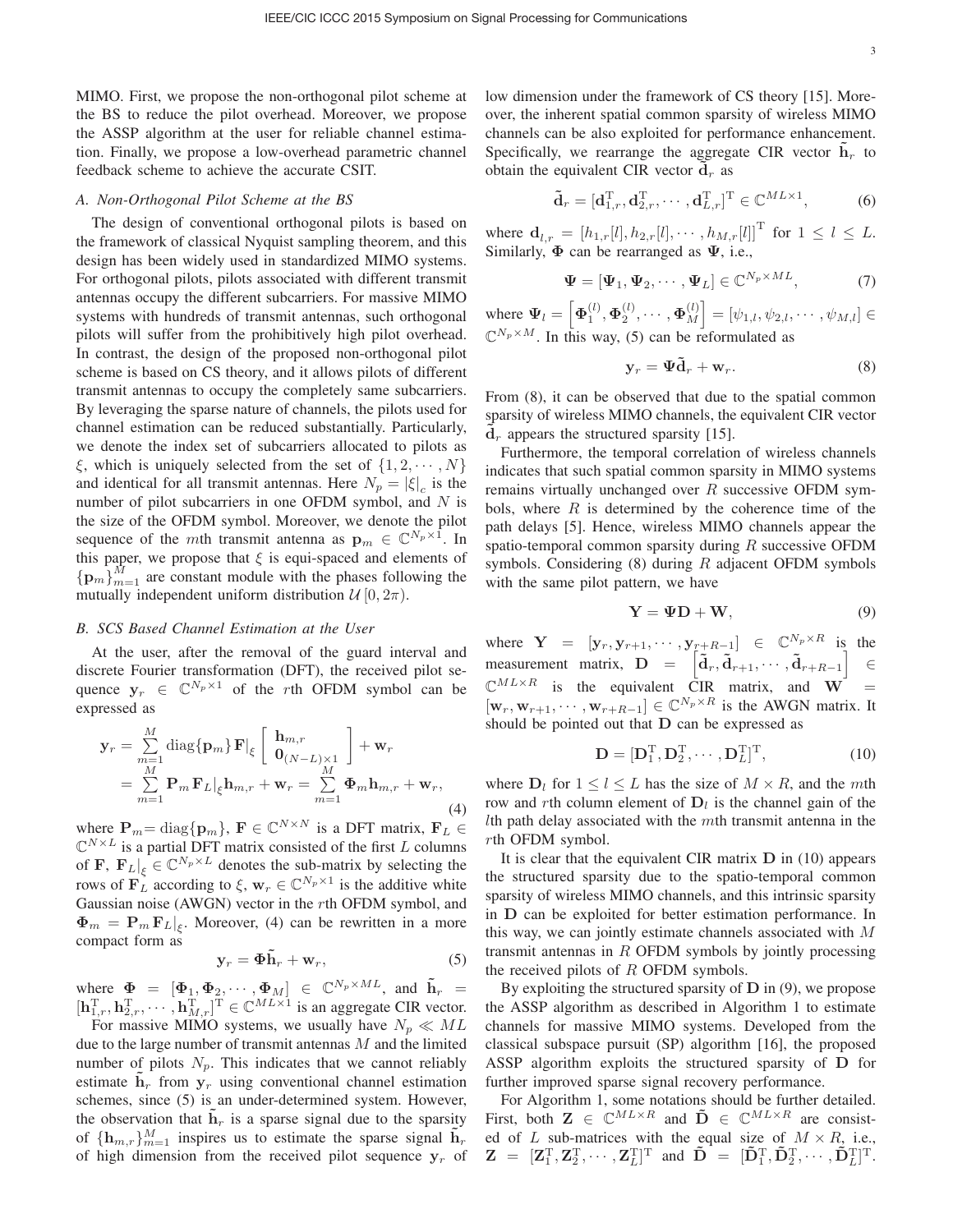## Algorithm 1 Proposed ASSP Algorithm.

Input: Noisy measurement matrix **Y** and sensing matrix **Ψ**. Output: The estimation of channels  ${\{\mathbf{h}_{m,t}\}}_{m=1,t=r}^{m=M,t=r+R-1}$ .

- Step 1 (*Initialization*) The initial channel sparsity level  $s = 1$ , the iterative index  $k = 1$ , the support set  $\Omega^{k-1} = \emptyset$ , and the residual matrices  $\mathbf{R}^{k-1} = \mathbf{Y}$  and  $\|\mathbf{R}_{s-1}\|_F = + \inf$ .
- Step 2 (*Solve the Structured Sparse Matrix* **D** *to (9)*) **repreat**<br>1. (*Correlation*)
	- 1. (*Correlation*)  $\mathbf{Z} = \mathbf{\Psi}^{\mathrm{H}} \mathbf{R}^{k-1};$
- 2. (*Support Estimate*)  $\tilde{\Omega}'^k = \Omega^{k-1} \cup \Pi^s \left( \left\{ \left\| \mathbf{Z}_l \right\|_F \right\}_{l=1}^L \right);$
- 3. (*Support Pruning*)  $\tilde{\mathbf{D}}_{\tilde{\Omega}^{'k}} = \mathbf{\Psi}^{\dagger}_{\tilde{\Omega}^{'k}} \mathbf{Y};$  $\tilde{\Omega}^k = \Pi^s \left( \left\{ \left\| \tilde{\mathbf{D}}_l \right\|_F \right.$  $\left.\begin{array}{c} L \\ L = 1 \end{array}\right);$ **4.** (*Matrix Estimate*)  $\tilde{\mathbf{D}}_{\tilde{\Omega}^k} = \mathbf{\Psi}_{\tilde{\Omega}^k}^{\dagger} \mathbf{Y}$ ;
- 5. (*Residue Update*)  $\mathbf{R}^k = \mathbf{Y} \mathbf{\Psi}\tilde{\mathbf{D}}$ ;
- 6. (*Matrix Update*)  $\tilde{\mathbf{D}}^k = \tilde{\mathbf{D}}$ ;
- 
- $\left\| \mathbf{R}^{k-1} \right\|_F > \left\| \mathbf{R}^k \right\|_F$
- 7. (*Iteration with Fixed Sparsity Level*)  $\Omega^k = \tilde{\Omega}^k$ ;  $k = k + 1$ ; else 8. (*Update Sparsity Level*) **D˜** *<sup>s</sup>* = **D˜** *<sup>k</sup>*−<sup>1</sup>; **R***<sup>s</sup>* = **R***<sup>k</sup>*−<sup>1</sup>;

8. (Update Sparsity Level) 
$$
\mathbf{D}_s = \mathbf{D}^{k-1}
$$
;  $\mathbf{R}_s = \mathbf{R}^{k-1}$   
 $\Omega_s = \Omega^{k-1}$ ;  $s = s + 1$ ;

end if

until stopping criteria are met

• Step 3 (*Obtain Channels*)  $\widehat{\mathbf{D}} = \widetilde{\mathbf{D}}_{s-1}$  and obtain the estimation of channels  $\{\mathbf{h}_{m,t}\}_{m=1,t=r}^{m=M,t=r+R-1}$  according to (4)-(9).

Second,  $\tilde{\mathbf{D}}_{\tilde{\Omega}} = \left[ \tilde{\mathbf{D}}_{\tilde{\Omega}(1)}^{\mathrm{T}}, \tilde{\mathbf{D}}_{\tilde{\Omega}(2)}^{\mathrm{T}}, \cdots, \tilde{\mathbf{D}}_{\tilde{\Omega}(|\tilde{\Omega}|_c)}^{\mathrm{T}} \right]$ Second,  $\tilde{\mathbf{D}}_{\tilde{\Omega}} = \left[\tilde{\mathbf{D}}_{\tilde{\Omega}(1)}^T, \tilde{\mathbf{D}}_{\tilde{\Omega}(2)}^T, \cdots, \tilde{\mathbf{D}}_{\tilde{\Omega}(|\tilde{\Omega}|_c)}^T\right]^T$  and  $\Psi_{\tilde{\Omega}} = \begin{bmatrix} \mathbf{x}^T & \mathbf{x}^T & \mathbf{x}^T & \mathbf{z}^T & \mathbf{z}^T & \mathbf{z}^T & \mathbf{z}^T & \mathbf{z}^T & \mathbf{z}^T & \mathbf{z}^T & \mathbf{z$  $\Psi^{\rm T}_{\tilde{\Omega}(1)}, \Psi^{\rm T}_{\tilde{\Omega}(2)}, \cdots, \Psi^{\rm T}_{\tilde{\Omega}(|\tilde{\Omega}|_c)},$  $\int_0^T$ , where  $\tilde{\Omega}(1) < \tilde{\Omega}(2) < \cdots <$  $\tilde{\Omega}(|\tilde{\Omega}|_c)$  are elements in the set  $\tilde{\Omega}$ . Third,  $\Pi^s(\cdot)$  is a set, whose elements are the indices of the largest *s* elements of its argument. Finally, to reliably acquire the channel sparsity level, we stop the iteration if  $\|\mathbf{R}^k\|_F > \|\mathbf{R}_{s-1}\|_F$  or<br>  $\|\tilde{\mathbf{D}}_l\|_F \leq \sqrt{MR}p_{\text{th}}$ , where  $\|\tilde{\mathbf{D}}_l\|_F$  is the smallest  $\|\tilde{\mathbf{D}}_l\|_F$ ˜*l*  $\left\| \begin{matrix} E & \sqrt{MR}p_{\text{th}} \\ F & \end{matrix} \right\|_F \leq \sqrt{MR}p_{\text{th}}$ , where  $\overline{f}$  *for*  $l \in \tilde{\Omega}^k$ *, and*  $p_{\text{th}}$  *is the noise floor according to* [5].  $\|\tilde{\mathbf{D}}$ ˜*l*  $\left\| \begin{matrix} 1 & -1 \\ F \end{matrix} \right\|_F$  is the smallest **D˜**  $\Big\|_F$ 

Here we further explain the main steps in Algorithm 1 as follows. First, for step 2.1∼2.7, the ASSP algorithm aims to acquire the solution **D** to (9) with the fixed sparsity level *s* in a greedy way, which is similar to the classical SP algorithm. Second,  $\|\mathbf{R}^{k-1}\|_F \leq \|\mathbf{R}^k\|_F$  indicates that the *s*-sparse<br>solution **D** to (9) has been obtained and then the sparsity solution  $\overline{D}$  to  $\overline{(9)}$  has been obtained, and then the sparsity level is updated to find the  $(s + 1)$ -sparse solution **D**. Finally, if the stopping criteria are met, the iteration quits, and we consider the estimated solution to (9) with the last sparsity level as the estimated channels, i.e.,  $D = D_{s-1}$ .

Compared to the SP algorithm, the proposed ASSP algorithm has the following distinctive features:

- The classical SP algorithm reconstructs one highdimensional sparse vector from one low-dimensional measurement vector. In contrast, the proposed ASSP algorithm recovers the high-dimensional sparse matrix with the inherent structured sparsity from the low-dimensional measurement matrix, whereby the inherent structured sparsity of the sparse matrix is exploited for the improved matrix reconstruction performance.
- The classical SP algorithm requires the sparsity level as the priori information for reliable sparse signal reconstruction. In contrast, the proposed ASSP algorithm

can adaptively acquire the sparsity level of the structured sparse matrix. By exploiting the practical physical property of wireless channels, the proposed stopping criteria enable ASSP algorithm to estimate channels with good mean square error (MSE) performance. Moreover, simulation results in Section IV also verify its accurate acquisition of channel sparsity level.

#### *C. Parametric Channel Feedback Scheme*

The proposed parametric channel feedback scheme enables the BS to acquire the accurate CSI by only feeding back the small number of dominated channel parameters thanks to the structured sparse nature of wireless MIMO channels. Particularly, after Section III-A and III-B, the user has estimated the common path delays of CIRs and corresponding path gains, where the small number of parameters can dominate the fine grain spatial structure of large-dimensional massive MIMO channel matrix. Therefore, we can directly feed back the limited number of path delays and path gains instead of the complete CSI to reduce the required feedback overhead.

Compared to the conventional CS based channel feedback schemes, the proposed parametric channel feedback scheme enjoys more reliable CSIT when the feedback overhead is limited. It has been shown that for the high-dimensional sparse signal, the compression and reconstruction performance by directly preserving its support set and corresponding non-zero values is superior to that by first compressing the sparse signal via projection matrix and then reconstructing the sparse signal via CS algorithms [13]. Moreover, in the proposed scheme, we do not consider the spatial correlation of path gains over different transmit antennas, since the spatial correlation may be impaired by practical electronic components, and it is expected to reduce the spatial correlation of path gains for capacity improvement in practical massive MIMO systems [2]. Therefore, compared to the conventional CS based channel feedback schemes exploiting such spatial channel correlation of ideal antenna array, the proposed scheme is more realistic.

#### IV. SIMULATION RESULTS

In this section, a simulation study was carried out to investigate the performance of the proposed channel estimation and feedback scheme for FDD massive MIMO systems. To provide a benchmark for performance comparison, we consider the oracle LS algorithm by assuming the true channel support set known at the user and the oracle ASSP algorithm<sup>1</sup> by assuming the true channel sparsity level known at the user. Moreover, to investigate the performance gain from the exploitation of the spatial common sparsity of CIRs, we provide the MSE performance of adaptive subspace pursuit (ASP) algorithm, which is a special case of the proposed ASSP algorithm without leveraging such spatial common sparsity of CIRs. Simulation system parameters were set as: system carrier was  $f_c = 2$  GHz, system bandwidth was  $f_s = 10$  MHz, DFT size was  $N = 4096$ , and the length of the guard interval was

<sup>&</sup>lt;sup>1</sup>The oracle ASSP algorithm is a special case of the proposed ASSP algorithm, where the initial channel sparsity level  $s$  is set to the true channel sparsity level, **Step 2.8** is not performed, and the stopping criterion is  $\|\mathbf{R}^{k-1}\|_{\mathbb{R}} < \|\mathbf{R}^k\|_{\mathbb{R}}$ .  $\left\Vert \mathbf{R}^{k-1}\right\Vert _{F}\leq\left\Vert \mathbf{R}^{k}\right\Vert _{F}.$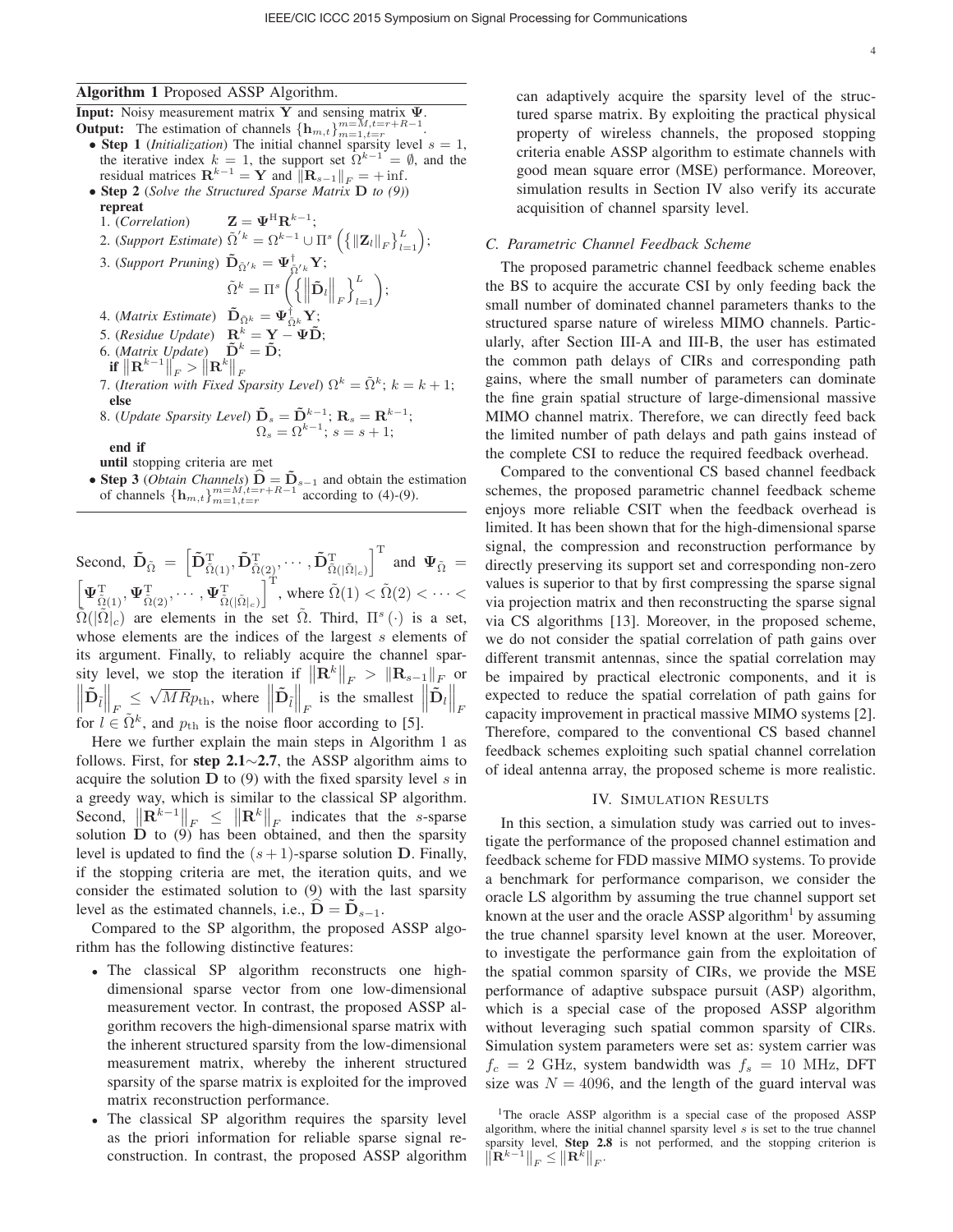

Fig. 1. MSE performance comparison of different channel estimation algorithms against pilot overhead ratio and SNR.

 $N_g = 64$ , which could combat the maximum delay spread of 6.4  $\mu$ *s* [4]. We consider  $M = 64$ ,  $M_G = 32$ , the number of pilots to estimate channels for one antenna group is  $N_p$ , and the pilot overhead ratio is  $\eta_p = (N_p M)/(N M_G)$ . The International Telecommunications Union Vehicular-A (ITU-VA) channel model with  $P = 6$  paths was adopted [4]. Finally,  $p_{\text{th}}$  was set as 0.1, 0.08, 0.06, 0.05, and 0.04 for  $SNR = 10$  dB, 15 dB, 20 dB, 25 dB, and 30 dB, respectively.

Fig. 1 compares the MSE performance of the ASSP algorithm, the oracle ASSP algorithm, the ASP algorithm, and the oracle LS algorithm over static ITU-VA channel. In the simulation, we only consider the channel estimation for one OFDM symbol with  $R = 1$ . From Fig. 1, it can be observed that the ASP algorithm performs poorly. The proposed ASSP algorithm outperforms the ASP algorithm, since the spatial common sparsity of MIMO channels is leveraged for the enhanced channel estimation performance. Moreover, for  $\eta_p \geq$ 19*.*04%, the ASSP algorithm and the oracle ASSP algorithm have the similar MSE performance, and their performance approaches that of the oracle LS algorithm. This indicates that the proposed ASSP algorithm can reliably acquire the channel sparsity level and the support set for  $\eta_p \geq 19.04\%$ . Moreover, the low pilot overhead implies that the average pilot overhead to estimate the channel associated with one transmit antenna is  $N_p$  avg =  $N_p/M_G$  = 12.18, which approaches  $2P = 12$ , the minimum number of observations to reliably recover a *P*sparse signal [17]. Therefore, the good sparse signal recovery performance of the proposed non-orthogonal pilot scheme and the near-optimal channel estimation performance of the proposed ASSP algorithm are confirmed.

Fig. 2 provides the MSE performance comparison of the proposed ASSP algorithm with  $(R = 4)$  and without  $(R = 1)$ exploiting the temporal common support of wireless channels, where the time-varying ITU-VA channel with the user's mobile speed of 60 km/h is considered. In the simulation,  $R = 1$  or 4 denotes the joint processing of the received pilot signals in *R* successive OFDM symbols. It is clear that the channel estimation performance by exploiting the temporal channel correlation is better than that without considering this channel property, since more measurements can be used for the improved channel estimation performance.



Fig. 2. MSE performance comparison of the ASSP algorithm with different R's over time-varying ITU-VA channel with the mobile speed of 60 km/h.

Fig. 3 provides the MSE performance comparison of several channel estimation schemes for massive MIMO, where we consider the channel estimation for one OFDM symbol with  $R = 1$ . The Cramer-Rao lower bound (CRLB) of conventional linear channel estimation schemes (e.g., minimum mean square error (MMSE) algorithm and LS algorithm) is also plotted as the performance benchmark, where  $CRLB =$ 1*/*SNR [5]. The ASP algorithm does not perform well due to the insufficient pilots. The time-frequency joint training based scheme [5] works poorly since the mutual interferences of time-domain training sequences of different transmit antennas degrade the channel estimation performance when *M* is large. Both the MMSE algorithm [3] and the proposed ASSP algorithm have the 9 dB gain than that proposed in [5], and both of them approach the CRLB of conventional linear algorithms. It is worth mentioning that the proposed scheme enjoys the significantly reduced pilot overhead compared with the MMSE algorithm, since the MMSE algorithm work well only when (8) is well-determined or over-determined. Finally, since the proposed ASSP algorithm can adaptively acquire the channel sparsity level and discards the multipath components buried by the noise at low SNR for improved channel estimation, we can find the proposed scheme even works better than the oracle ASSP algorithm at low SNR.

Fig. 4 compares the average capacity per user in the downlink massive MIMO by using different channel estimation and feedback schemes, where  $R = 1$  is considered. In the simulation, we set the number of users to 8, and the zero forcing (ZF) precoding is adopted at the BS. The acquired CSI at the user is assumed to be fed back to the BS without noise. The specific channel estimation and feedback schemes for comparison are listed as follows. The complete CSI feedback scheme feeds back the complete CSI acquired by the MMSE algorithm [3] to the BS, where the CSI compression ratio is *<sup>η</sup>f*=100%. The CS based channel feedback scheme [9] feeds back the compressed CSI to the BS with  $\eta_f = 17.09\%$ , where the ideal CSI is assumed at the user side [18]. The proposed parametric channel feedback scheme feeds back the oracle path delays and path gains estimated by the oracle LS algorithm with  $\eta_f = 9.52\%$  (The common path delays and different path gains are fed back with the compression ratio